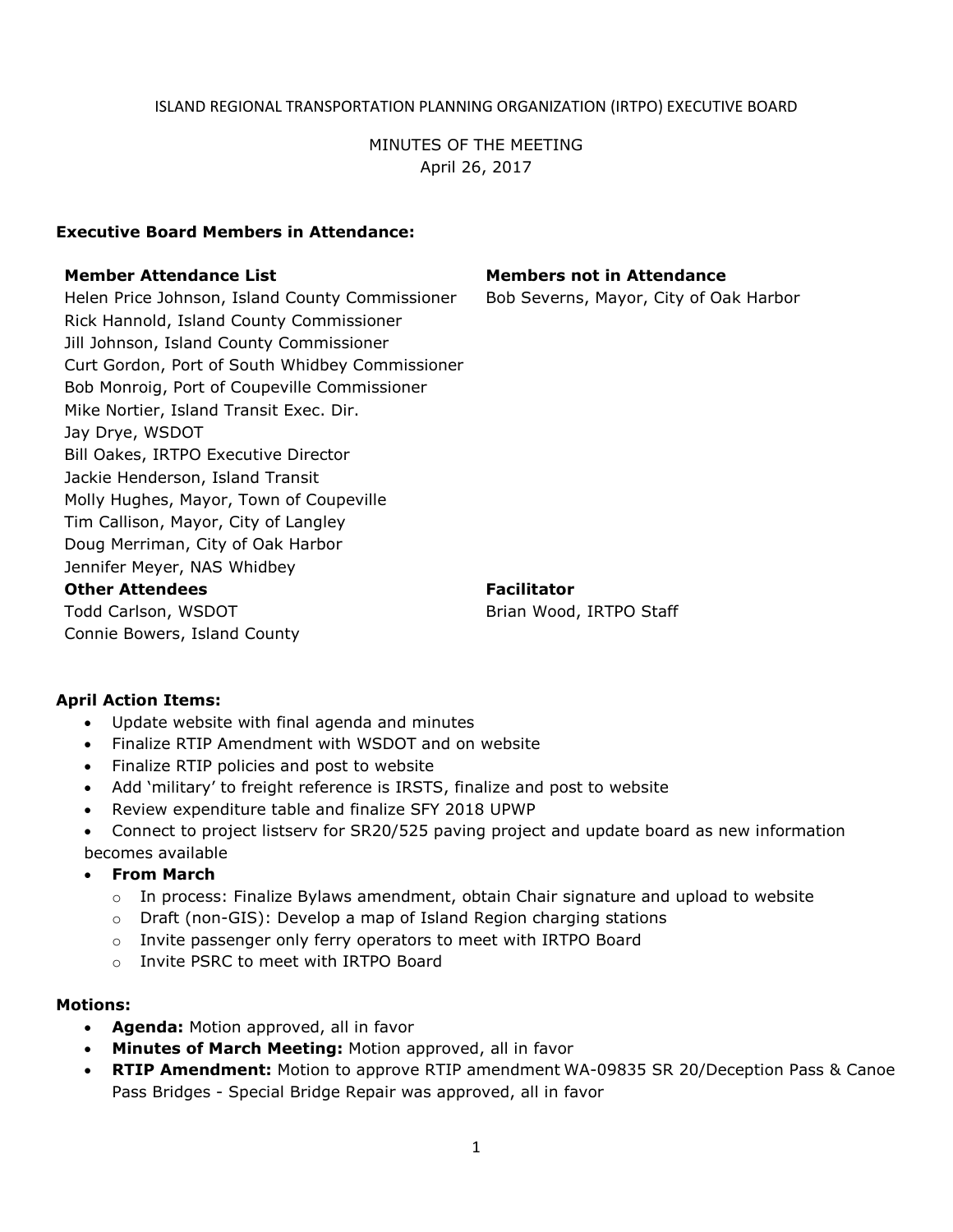- **RTIP Policies:** Motion to adopt revised RTIP Policy 6, concerning unanticipated funds, was approved, all in favor
- **IRSTS Adoption:** Motion to adopt revision of Island Regionally Significant Transportation System, with the addition of "military freight", was approved, all in favor

## **RTIP Amendment**

- The Board discussed and took action on the proposed Regional Transportation Improvement Program amendment: WA-09835 SR 20/Deception Pass & Canoe Pass Bridges - Special Bridge Repair.
- Jay Drye explained that inspection of the Bridge in preparation for painting revealed some areas with more deterioration than they would like to see. He characterized this project as routine maintenance that will take advantage of the opportunity to make repairs or replace members that need it. The project would occur in tandem with the bridge painting projects. Most of the work will be done underneath so traffic impacts would be intermittent, but it will likely take more than a year to complete.

# **RTIP Policies**

- The Board requested revision of RTIP Policy 6, concerning unanticipated funds was reviewed:
	- o Board members who had asked for the revision were given an opportunity for additional feedback
	- $\circ$  The TAC discussed the revision as well as taking a second look at each of the adopted policies
		- It was recommended that the wording of Policy 6 not tie the hands of the Board (ex. 'will' could change to 'may' so that flexibility is retained as needs change in the future.
		- It was also recommended that we maintain our focus on a projects prioritization versus its position in the work schedule.
		- **Questions arose:** 
			- Do we always maintain the prioritization?
			- Do older calls always supersede new project calls?
			- There was also a suggestion that we considered an additional item under Policy 6 that would allow for reprioritization of existing projects if needed.
			- Response: The above scenarios have not arisen as issues so far and so it may be best to avoid setting additional policies until circumstances dictate the need.
	- $\circ$  Several board members voiced agreement with the revision to policy 6 and no interest in further policy development was suggested.

# **Regional Significance**

- A revision of the draft document: Island Regionally Significant Transportation System (IRSTS) was reviewed by the Board:
- The IRSTS draft was revised based on feedback from the board and additional feedback from the TAC. The revisions included:
	- o Specifying cities, ports and transit in the introduction
	- o Indicating a freight network and highlighting agricultural freight
	- o Addition of park and ride and vanpool services to transit
	- o Including a freight transport under Marine
	- o Noting Private airfields and adding seaplane facilities to Air Travel
	- o Adding a qualifying statement referring to the need for public benefit under parking facilities and adding parking for ferry riders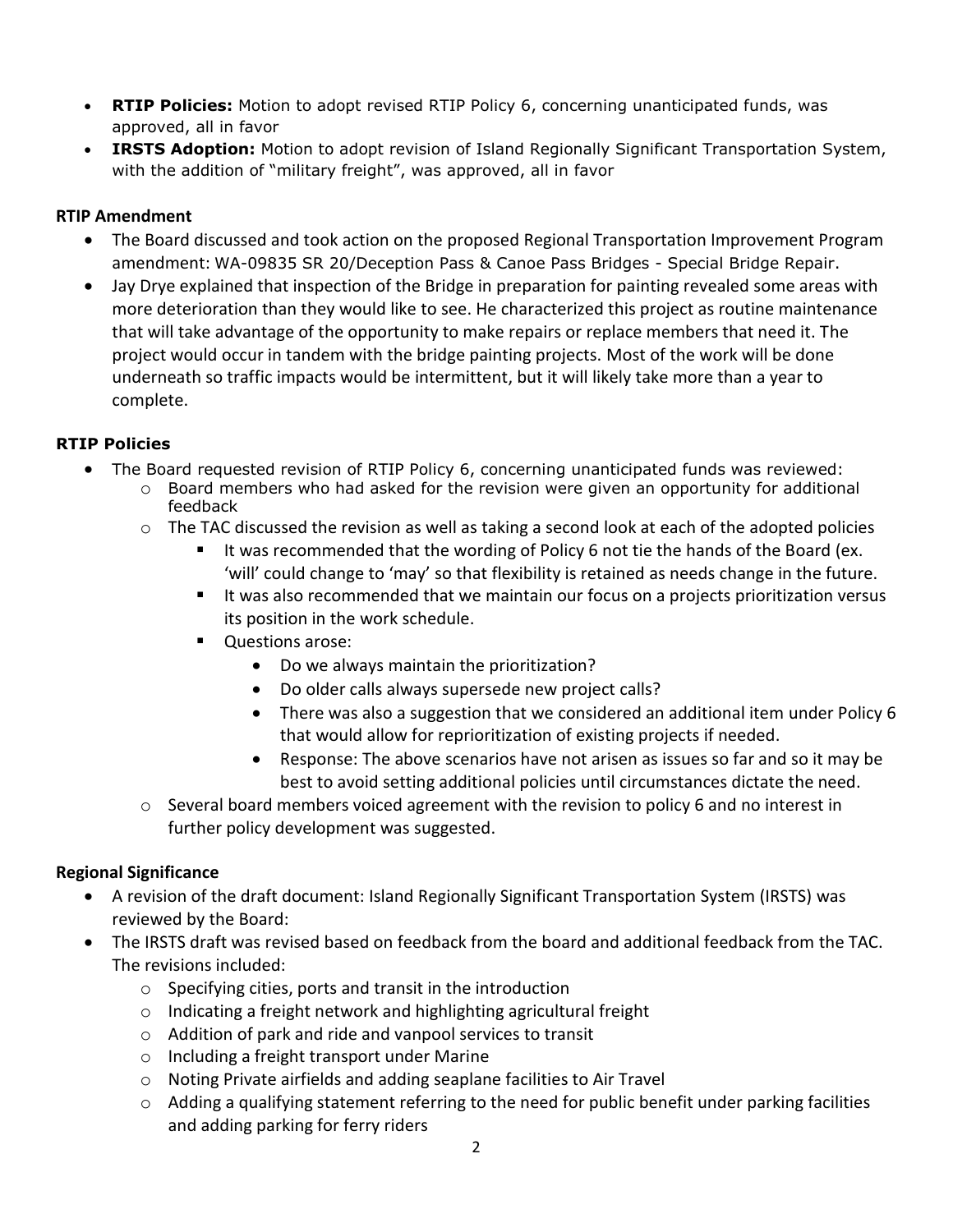- $\circ$  Adding hazard mitigation and resiliency to programs per recommendation of Eric Brooks (emergency management)
- o Adding marine trails to programs as requested
- There was discussion regarding the need to highlight agricultural freight given that the language did not add specific direction for project development beyond the already noted 'freight network'. It was explained that the language communicated one of our regional characteristics/priorities to the public. Commissioner Johnson indicated that military freight was also a defining regional characteristic and should also be considered.
- Question: Does inclusion of public benefit parking require us to fund that kind of project?
	- $\circ$  Response: The Board is not required to fund any project, but this this item may help make the case that the IRTPO supports public benefit parking projects. Two examples were discussed:
		- Island Transit working with Walmart on a project that improves the current facility for a shared use
		- **E** Coupeville improing downtown public parking facility
		- All projects would be subject to funding source restrictions and board approval
- Question: Does inclusion of an item require the Board to fund those kinds of projects?
	- $\circ$  Response: Inclusion of an item allows the Board to consider funding those kinds of projects, especially when funding becomes available that requires a project to be considered regionally significant.
	- $\circ$  Response: All projects are approved/denied by the board. Ultimately, a given project must meet the criteria of the funding mechanism, whether or not it is regionally significant.
	- o Response: Defining regional significance is also one step in a larger regional planning effort. The IRSTS will help guide development of a required Regional Strategy document, which in turn will guide development of our Regional Transportation Plan. The IRSTS will also provide guidance for submittal of projects.

# **Unified Planning Work Program (UPWP)**

- The Board was updated on a recent WSDOT meeting to review the IRTPO draft SFY 2018 UPWP.
	- $\circ$  WSDOT indicated that Island RTPO was making very good progress and the UPWP was aligned with WSDOT expectations.
	- o More fiscal specification of two work products was requested: Regional Transportation Plan development and Human Services Transportation Plan development.
- The draft 2018 UPWP was revised and was currently under review with WSDOT at the time of this meeting.
- An error in the line total for the consolidated grant award was noted.
- It was recommended that action on the document be postponed so further inspection of the expenditure totals could be made and until WSDOT review was completed. Action on this item was anticipated for the May meeting.

# **WSDOT Update**

 WSDOT indicated that the transportation budget has passed and \$1.5 million in funding has been allocated to the SR525/Honeymoon Bay/Bush Point intersection of 2017-2019. Earlier scoping for that intersection came in at \$6.5 million so additional funding or a new scope will need to be considered. WSDOT will be working with the IRTPO to identify the appropriate strategy to improve that intersection.